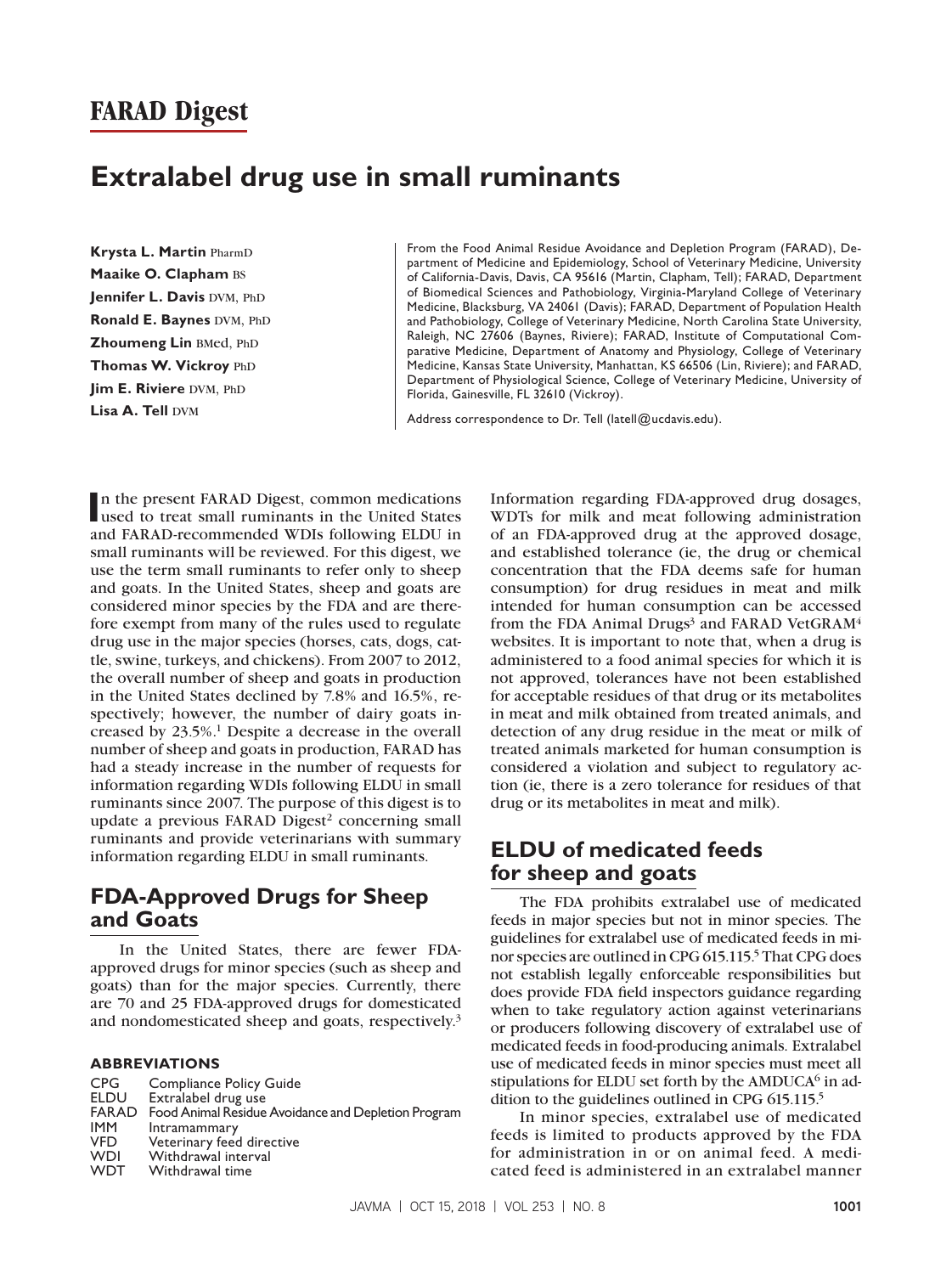when it is used for a minor species or for an indication not listed on the product label or when the FDA-approved WDT is extended. Medicated feeds can be administered only to minor species similar to those for which it is approved. In the case of sheep and goats, medicated feeds administered in an extralabel manner must be approved for use in other mammalian species. Extralabel use of a medicated feed in a minor species requires a written recommendation by a licensed veterinarian within the confines of a valid veterinarian-client-patient relationship and is limited to confined or farmed species for therapeutic purposes or when the health of the animals is threatened. Also, extralabel use of a medicated feed cannot be advertised by veterinarians, producers, or feed distributors.

When recommending extralabel use of an overthe-counter medicated feed, veterinarians need to provide the client with a written recommendation dated within 6 months of actual use of the product that includes the indication (diagnosis), drug, dose, duration of treatment, and WDI. The veterinarian should maintain a copy of the written recommendation and make it available to the FDA upon request. When recommending extralabel use of a VFD-medicated feed, veterinarians need to provide the client with a written recommendation dated within 6 months of actual use of the product that includes the indication, drug, dose, duration of treatment, and WDI. The veterinarian should maintain a copy of the written recommendation for a minimum of 2 years and make it available to the FDA upon request. The veterinarian must also complete a VFD form, and in the special instructions section include the species for which

the medicated feed is intended, an appropriate WDI for extralabel use, and the following statement: "This VFD is being issued in accordance with CPG 615.115."5

#### **Number of sheep and goat–related queries to FARAD**

During the period from 2004 through 2017, FARAD received 23,688 queries for WDI recommendations following ELDU in various food animal species, and the percentages for each of those species were summarized **(Figure 1)**. The annual percentage of queries related to sheep and goats increased from 13% in 2004 to 25% in 2017. For both sheep and goats, queries to FARAD were most frequently prompted by ELDU of antimicrobials, anthelmintics, and other therapeutic drugs **(Figure 2)**. The 10 most common active ingredients for which WDIs were requested for sheep and goats in 2017 were summarized **(Table 1)**.

### **FARAD-recommended WDIs for drugs commonly used in an extralabel manner in sheep and goats**

Several FARAD Digests have provided standardized WDIs for various drugs following ELDU in small ruminants.2,7–9 Those WDIs, along with WDIs from this digest, were derived by FARAD on the basis of data that were available at the time **(Table 2)**. Also, FARAD-recommended WDIs often differ substantially from the WDTs for FDA-approved drugs following administration in accordance with the label directions. When species-specific pharmacokinetic data are unavailable for a particular drug, FARAD will not provide a standardized WDI but will provide as much information as possible with a cautionary statement that the recommendation is based on limited or extrapolated data. Veterinarians are encouraged to contact FARAD for WDIs, even for products for which FARAD has traditionally not been able to recommend WDIs, because new data may have become available in the intervening period.

**Amprolium**—To our knowledge, amprolium is not approved for use in sheep or goats in the United States or any other country. However, it is frequently used in small ruminants for the treatment of coccidiosis, despite the fact that scientific studies regarding the incidence or duration of amprolium residues in the meat or milk of treated sheep and goats are lacking. Owing to the lack of data for small ruminants, FARAD encourages veterinarians to submit a WDI request because new data may become available in the future that necessitates updated recommendations.



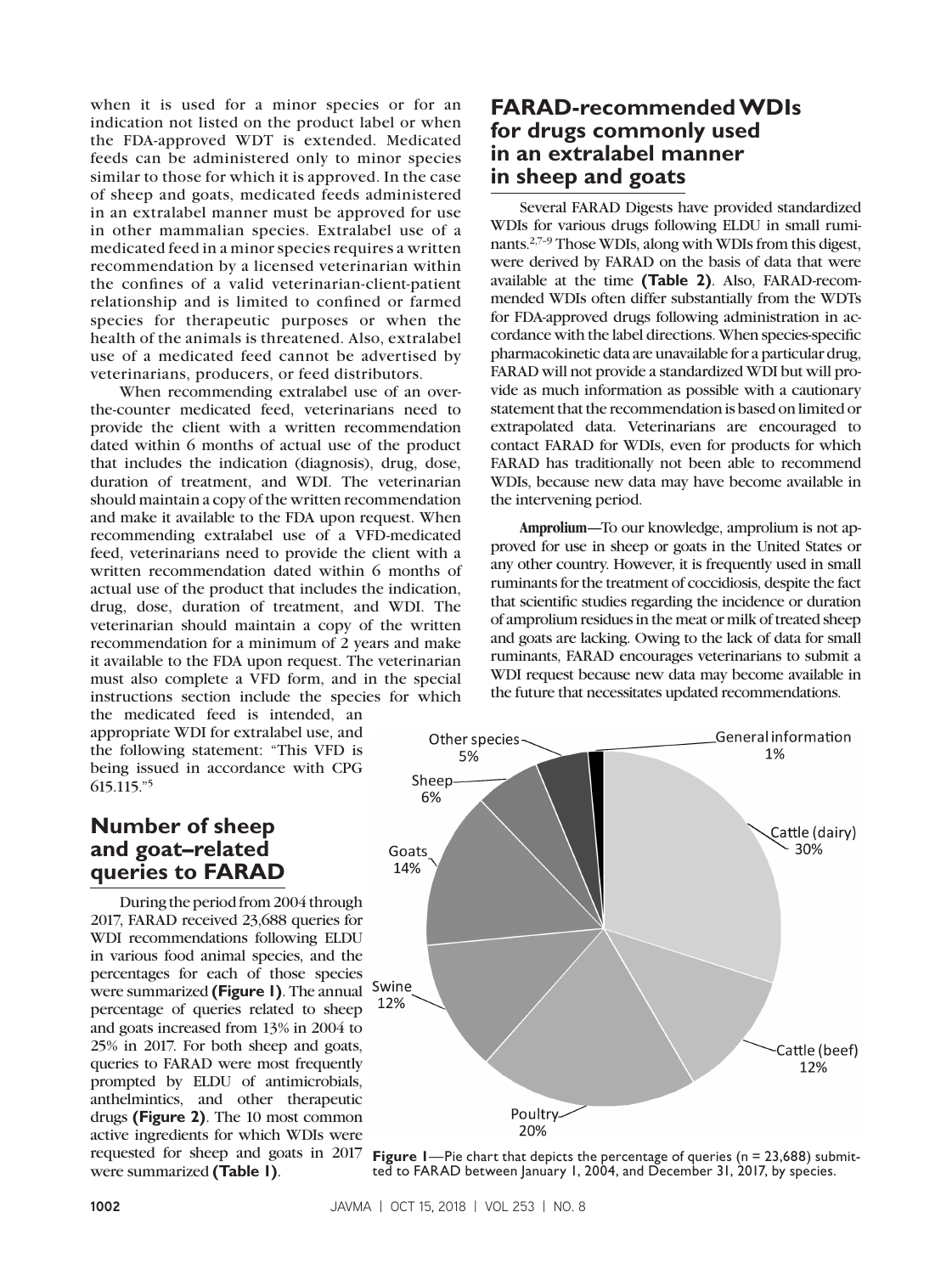**Ceftiofur**—Ceftiofur is a third-generation cephalosporin. Currently, there are 3 FDA-approved ceftiofur formulations (ceftiofur sodium, ceftiofur crystallinefree acid, and ceftiofur hydrochloride) available for use in veterinary species in the United States. The FDA strictly prohibits ELDU of cephalosporins in all major food-producing species (cattle, swine, chickens, and



**Figure 2**—Pie charts that depict the percentage of WDI queries submitted to FARAD between January 1, 2004, and December 31, 2017, on the basis of specific drug classes and contaminants in sheep (A;  $n = 1,398$  total queries) and goats (B; 3,359).

turkeys), but minor species such as sheep and goats are excluded from that prohibition.52 The AMDUCA requires that a drug containing the desired active ingredient and approved for use by the FDA in the species of interest must be used first unless the veterinarian judges the approved drug to be clinically ineffective $6$  or unavailable. Ceftiofur sodium is approved for IM adminis-

tration in sheep and goats and has a 0-day WDT for both meat and milk when used in accordance with the FDA-approved label. Therefore, FARAD recommends that ceftiofur sodium be used for sheep and goats whenever possible to comply with AMDUCA.

Ceftiofur crystalline-free acid is an extended-release formulation that is approved by the FDA for use in cattle. The FDA-approved WDTs (meat, 13 days; milk, 0 hours) for cattle are based on the drug being administered SC in the base of an ear in accordance with the label directions. Ears are discarded at slaughter as are any drug residues that may be present in the ear tissues. When ceftiofur crystalline-free acid is administered SC at a location other than the base of an ear, it can diffuse into the underlying muscle, thereby increasing the risk for violative tissue drug residues. The pharmacokinetics of ceftiofur crystalline-free acid in sheep and goats have been described in multiple studies,53–55 but those studies did not include any data re-garding depletion of tissue drug residues. Consequently, veterinarians should submit a request to FARAD for a recommended WDI whenever ceftiofur crystalline-free acid is administered to sheep and goats.

Scientific pharmacokinetic and tissue drug residue data for ceftiofur hydrochloride in small ruminants are sparse. The ceftiofur concentration in milk and serum following IMM administration of ceftiofur hydrochloride to healthy goats was evaluated in 1 study.56 However, because the goats of that study were healthy, veterinarians should contact FARAD for a WDI

**Table 1**—The 10 drugs for which FARAD most frequently received WDI requests for sheep and goats in 2017.

| Drug                            | No. of WDI requests for sheep | No. of WDI requests for goats |  |  |
|---------------------------------|-------------------------------|-------------------------------|--|--|
| Flunixin meglumine              | 29                            | 49                            |  |  |
| Tulathromycin                   | 26                            | 42                            |  |  |
| Florfenicol                     | 24                            | 42                            |  |  |
| Oxytetracycline                 |                               | 3 I                           |  |  |
| Penicillin G procaine           | 15                            | 23                            |  |  |
| Ceftiofur hydrochloride         | 14                            |                               |  |  |
| Ceftiofur crystalline-free acid | 13                            | ۱9                            |  |  |
| Meloxicam                       |                               | 27                            |  |  |
| Amprolium                       |                               | 16                            |  |  |
| Fenbendazole                    |                               | 26                            |  |  |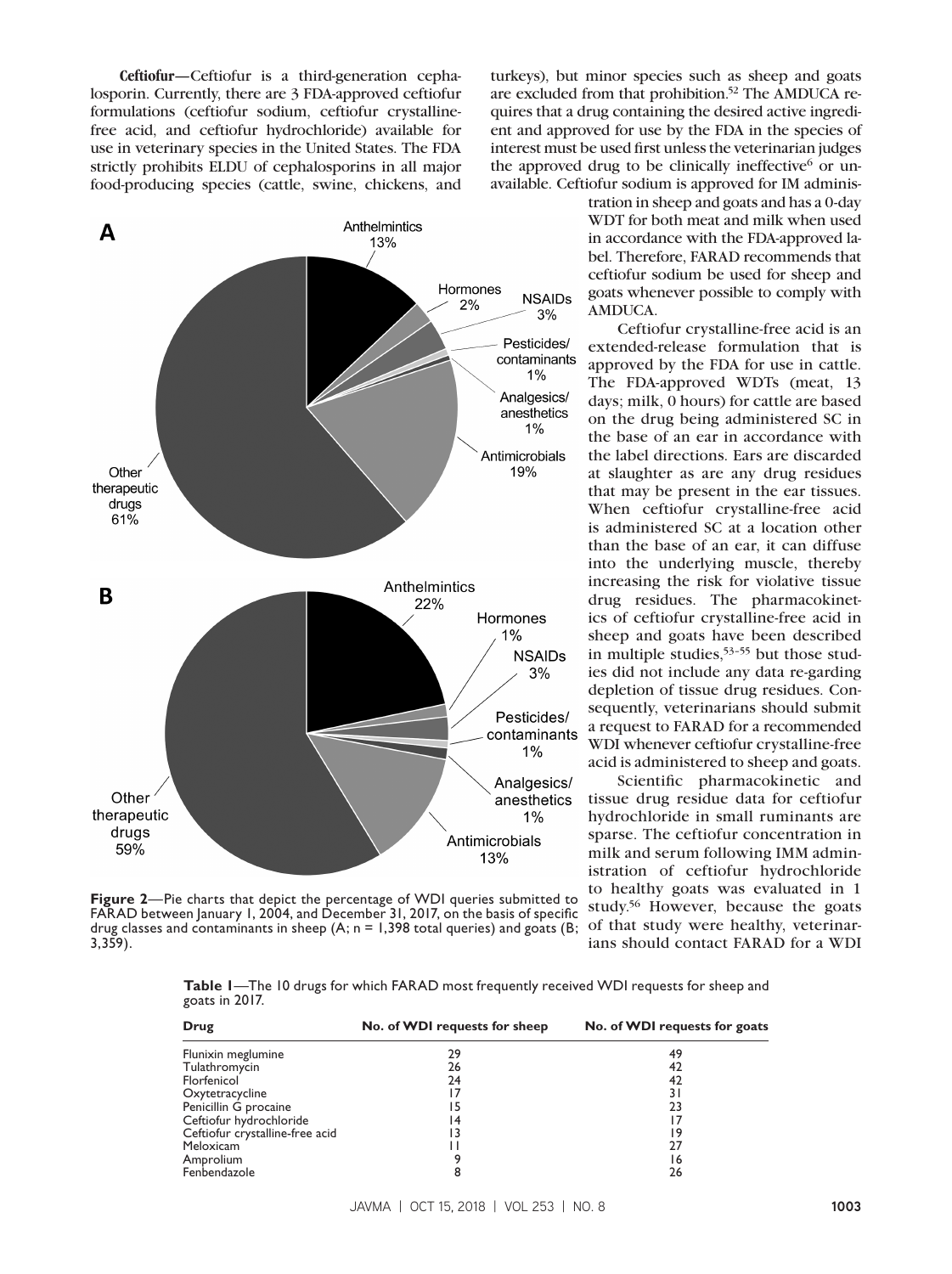| <b>Drug</b>                    | Dose or dosage                    | Route    | <b>Sheep</b> |                  | Goat           |                  |                            |
|--------------------------------|-----------------------------------|----------|--------------|------------------|----------------|------------------|----------------------------|
|                                |                                   |          | Meat WDI (d) | Milk WDI (h)     | Meat WDI (d)   | Milk WDI (h)     | Reference No.              |
| Acepromazine                   | $< 0.13$ mg/kg                    | IV       |              | 48               |                | 48               | 8                          |
|                                | $< 0.44$ mg/kg                    | IM       |              | 48               |                | 48               | 8                          |
| Aspirin                        | All usual doses                   |          |              | 24               |                | 24               | 9, 10                      |
| Fenbendazole                   | 5 mg/kg, once                     | PO       | 28           |                  | 6 (WDT)        | 120              | $ 1 - 4 $                  |
| Florfenicol                    | 40 mg/kg, once                    | SC       | 42           |                  | 70*            | $624*$ plus test | 15                         |
|                                | 20 mg/kg, q 48 h, twice           | IM       | $60*$        | $168*$ plus test | $60*$          | 168* plus test   | 16                         |
| Flunixin                       | 2.2 mg/kg, once                   | IM       | $15*$        | 96*              | $15*$          | $96*$            | a                          |
| meglumine                      | 2.2 mg/kg, once                   | IV       | $10*$        | $72*$            | $10*$          | $72*$            | a                          |
| lvermectin                     | $0.2$ mg/kg                       | PO       |              |                  | П              | 44               | $17 - 19$                  |
|                                | $0.2 - 0.4$ mg/kg                 | PO       |              |                  | 4              | 216              | $19 - 21$                  |
|                                | $0.2$ mg/kg                       | SC       |              |                  | 35             | 960              | 22, 23                     |
|                                | $0.5$ mg/kg                       | Topical  |              |                  |                | 168              | 9                          |
| Ketamine                       | $< 2$ mg/kg                       | IV       | 3            | 48               | 3              | 48               | 8, 24, 25                  |
| Ketoprofen                     | 3.3 mg/kg,                        | IV, IM   | 7            | 24               | $\overline{7}$ | 24               | $9, 26 - 30$               |
|                                | q 24 h $\times$ 3 doses           |          |              |                  |                |                  |                            |
| Lidocaine<br>with epinephrine  | Local infiltration                | Epidural |              | 24               |                | 24               | $2, 8, 31 - 33$            |
| Meloxicam                      | I mg/kg, once                     | PO       | $15*$        |                  | $15*$          |                  | a                          |
| Moxidectin                     | $0.2 \text{ mg/kg}$               | PO       |              |                  | 14             |                  | $17, 34 - 36$              |
|                                | $0.5$ mg/kg                       | PO       |              |                  | 23             |                  |                            |
| Long-acting<br>oxytetracycline | 20 mg/kg, once                    | SC       | $35*$        | 144* plus test   | $35*$          | 144* plus test   | 37, 38                     |
| Thiopental                     | $< 5$ mg/kg                       | IV       |              | 24               |                | 24               | $8, 39 - 42$               |
| Tulathromycin                  | 2.5 mg/kg, once                   | SC       |              |                  | 34             | 1,080* plus test | $43 - 46$                  |
| Xylazine                       | 0.016-0.1 mg/kg<br>0.05-0.3 mg/kg | IV<br>IM | 5<br>10      | 72<br>120        | 5<br>10        | 72<br>120        | 8, 47, 48<br>8, 47, 49, 50 |
| Yohimbine                      | $< 0.3$ mg/ $\overline{k}$ g      | IM       | 7            | 72               | 7              | 72               | 8, 51                      |

**Table 2**—Current FARAD recommendations for meat and milk WDIs for drugs commonly administered to sheep and goats in an extralabel manner.

"Plus test" indicates that FARAD recommends testing the milk from treated animals to ensure it is free of residues of the parent drug and drug metabolites before it is marketed for human consumption.

\*Recommendation based on limited data; veterinarians are encouraged to submit a WDI request to FARAD each time this drug is used in an extralabel manner in the event that new data become available.

— = Insufficient data currently available for FARAD to recommend a WDI.

To convert mg/kg to mg/lb, divide by 2.2.

recommendation when ceftiofur hydrochloride is administered to small ruminants. Also, owing to the lack of data regarding drug residue depletion in milk, it is advised that the milk of small ruminants treated with ceftiofur in an extralabel manner be tested for residues of the drug before it is marketed for human consumption.

**Fenbendazole**—In the United States, fenbendazole is approved for the removal and control of stomach worms (*Haemonchus contortus* and *Teladorsagia circumcincta*) in nonlactating goats at a dose of 5 mg/kg (2.3 mg/lb), PO, with retreatment after 4 to 6 weeks, if necessary. The FDA-approved WDT for meat is 6 days following administration in accordance with the label directions, but a WDT for milk has not been established. Fenbendazole is approved for use in lactating goats at a dose of 5 mg/ kg, PO, with a withdrawal period of 24 hours and 35 days in Australia and New Zealand, respectively, for milk.57,58 Milk residues following PO administration of fenbendazole at a single dose of 5 mg/kg to goats have been evaluated in 2 studies.<sup>11,12</sup> However, because fenbendazole is not approved by the FDA for use in lactating goats, the detection of fenbendazole residues in milk marketed for human consumption is considered a violation. On the basis of the collective

data available, FARAD currently recommends a 5-day WDI for milk from goats treated with a single dose of fenbendazole (5 mg/kg, PO).

Fenbendazole is not currently approved by the FDA for use in sheep in the United States. It is approved for use in sheep in Australia, Ireland, New Zealand, and the United Kingdom at a dose of 5 mg/ kg, PO, with withdrawal periods for meat that vary from 10 to 28 days.<sup>57-60</sup> Fenbendazole residues deplete the slowest in the liver, which is the target tissue for goats and cattle in the United States. Liver tissue concentrations of fenbendazole in sheep following administration of a single dose of the drug (5 mg/kg, PO) have been evaluated in 3 studies.11,13,14 On the basis of the results of those studies $11,13,14$  and foreign approvals, FARAD currently recommends a 29-day meat WDI for sheep administered a single dose of fenbendazole (5 mg/kg, PO).

**Florfenicol**—Florfenicol is not approved by the FDA for use in sheep or goats in the United States. Nevertheless, FARAD commonly receives WDI requests following ELDU of florfenicol in small ruminants. Sheep and goats are frequently administered florfenicol consistent with the label dosages for cattle (ie, 20 mg/kg [9.1 mg/lb], IM, q 48 h twice or  $40 \text{ mg/kg}$  [18.2 mg/lb], SC, once). A few studies<sup>61-66</sup>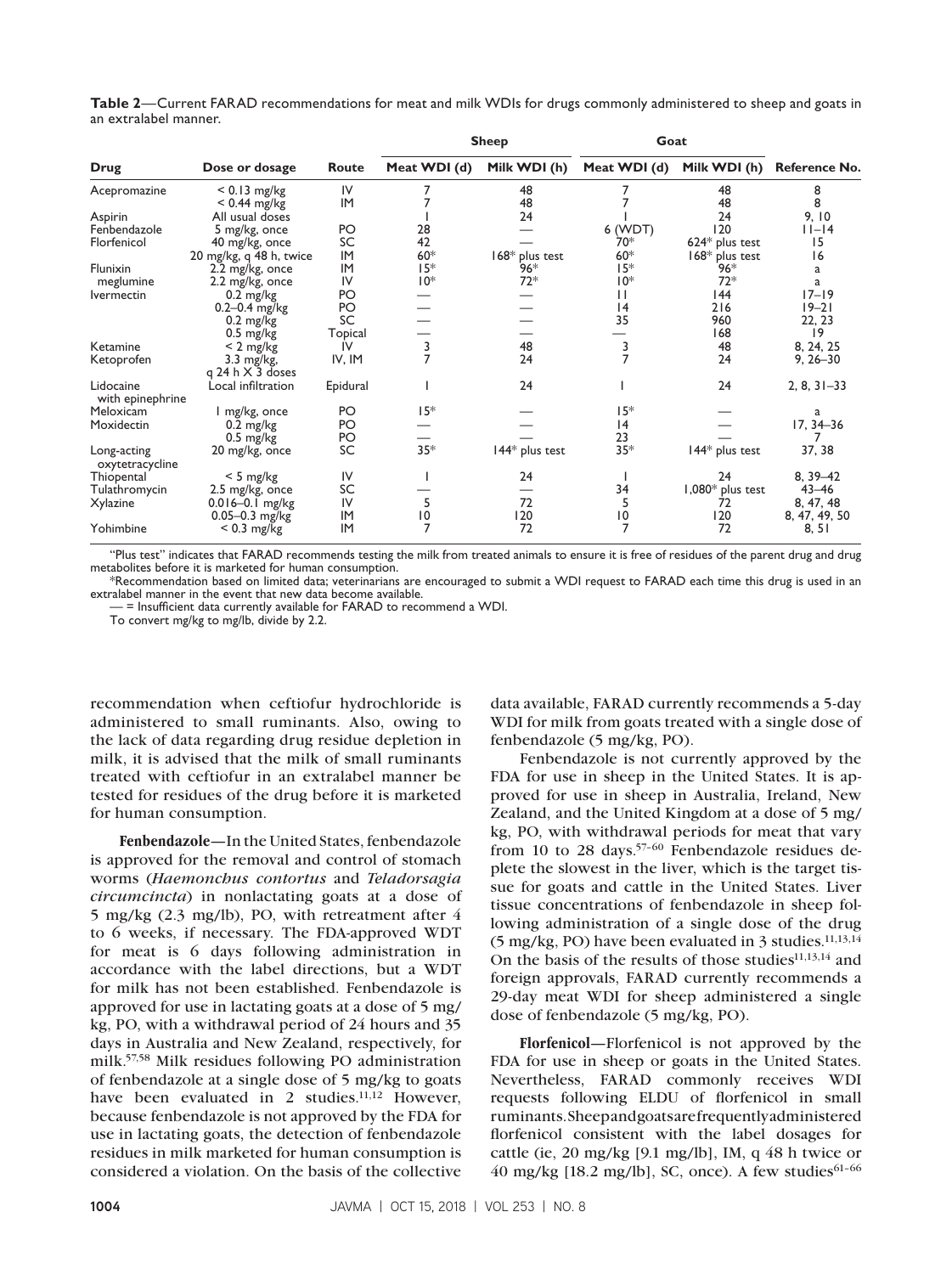have evaluated the use of florfenicol in goats, but none include information regarding depletion of tissue drug residues. Currently, FARAD recommends a 60 day meat and 7-day milk WDI for goats administered 2 IM doses of florfenicol (20 mg/kg) separated by a 48-hour interval and a 70-day meat and 26-day milk WDI for goats administered a single SC dose of florfenicol (40 mg/kg); FARAD also recommends that the milk from all treated goats be tested and free of florfenicol and metabolite residues before it is marketed for human consumption. This is especially important after SC administration because results of a study $67$  in cattle suggest that florfenicol residues remain detectable in milk for a prolonged period.

In the United Kingdom, florfenicol is approved by the European Medicines Agency for use in sheep at a dose of 20 mg/kg, IM, every 24 hours for 3 doses, with the volume per injection site not to exceed 4 mL and a meat withdrawal period of 39 days.59 Currently, FARAD recommends a 60-day meat and 7-day milk WDI for sheep administered 2 IM doses of florfenicol (20 mg/kg) separated by a 48-hour interval; FARAD also recommends that milk of treated sheep be tested and free of florfenicol residues before it is marketed for human consumption. Given the limited number of published studies $61,68-70$  involving IM administration of florfenicol to sheep and the lack of data regarding depletion of tissue drug residues, veterinarians are encouraged to contact FARAD for a WDI recommendation whenever florfenicol is administered by the IM route to sheep. Results of 1 study<sup>15</sup> indicate that the half-life of florfenicol in sheep is 10.3 days in liver, the target tissue for cattle, following SC administration of the drug. On the basis of calculations performed by means of the FDA tolerance limit method,71 FARAD currently recommends a 42-day meat WDI for sheep administered a single SC dose of florfenicol (40 mg/kg).

**Flunixin meglumine**—For sheep and goats, requests for WDIs following ELDU of flunixin meglumine are the most common queries received by FARAD. Although multiple studies72–76 have assessed the use of flunixin meglumine in sheep and goats, none have evaluated depletion of tissue drug residues. Because flunixin meglumine is not approved by the FDA for use in sheep and goats, the detection of flunixin meglumine residues in any sheep or goat product marketed for human consumption is considered a violation. The FDA considers NSAIDs, including flunixin meglumine, drugs of high regulatory concern, and food animal tissues and products (eg, milk) are commonly screened for NSAID residues. Currently, FARAD recommends a 15-day meat and 96-hour milk WDI for sheep and goats following IM administration of a single dose of flunixin meglumine up to 2.2 mg/kg (1.0 mg/lb) and a 10-day meat and 72-hour milk WDI for sheep and goats following IV administration of a single dose of flunixin meglumine (2.2 mg/kg). Because those recommendations are based on the limited data currently available and NSAIDs are drugs of high regulatory concern, veterinarians are encouraged to contact FARAD for WDI recommendations following ELDU of flunixin meglumine in small ruminants in the event that new information becomes available.

**Combined florfenicol–flunixin meglumine formulation**— A combined florfenicol–flunixin meglumine formulation is approved by the FDA for use in cattle but not small ruminants. It is labeled for SC administration and has a 38-day meat WDT; it is not approved for use in dairy cattle > 20 months old regardless of lactation status. Because the product is not approved for use in sheep and goats, the detection of drug residues in sheep and goat products marketed for human consumption is considered a violation. Moreover, because the product is labeled for SC administration, residues are likely to persist for a prolonged period at the site of administration. The FDA-approved WDT for cattle was dictated by the florfenicol component of the formulation. Veterinarians should contact FARAD for WDI recommendations when this formulation is administered to small ruminants.

**Meloxicam**—In the United States, meloxicam is not approved by the FDA for use in any foodproducing species. In Canada, New Zealand, and Australia, meloxicam is approved for use in nonlactating sheep at a single dose of 1 mg/kg (0.45 mg/ lb), SC, in the neck behind the ear, with an 11-day meat withdrawal period.57,58,77 Because meloxicam is not approved for use in small ruminants in the United States, the detection of meloxicam residues in any sheep or goat product marketed for human consumption is considered a violation. Meloxicam is frequently administered orally to sheep and goats. The pharmacokinetics of meloxicam following oral administration to sheep<sup>78</sup> and goats<sup>79-81</sup> has been evaluated in only a limited number of studies. Currently, FARAD recommends a 15-day meat WDI following PO administration of a single dose of meloxicam (1 mg/kg) to small ruminants. Owing to the limited data available and the fact that NSAIDs are of high regulatory concern, veterinarians should contact FARAD for WDI recommendations whenever meloxicam is administered to small ruminants.

**Oxytetracycline**—Currently, there are no FDAapproved oxytetracycline products for parenteral use in sheep or goats. In 2017, the most frequent request FARAD received regarding oxytetracycline in both sheep and goats was for WDI recommendations following SC administration of long-acting formulations. Subcutaneous administration of oxytetracycline to sheep<sup>38</sup> and goats<sup>37</sup> has been evaluated in 2 studies. Currently, FARAD recommends a 35-day meat and at least a 6-day milk WDI for small ruminants following SC administration of a single dose of oxytetracycline (20 mg/kg). Intravenous and IM administration of oxytetracycline to sheep and goats is discussed further in a previous FARAD Digest.<sup>82</sup>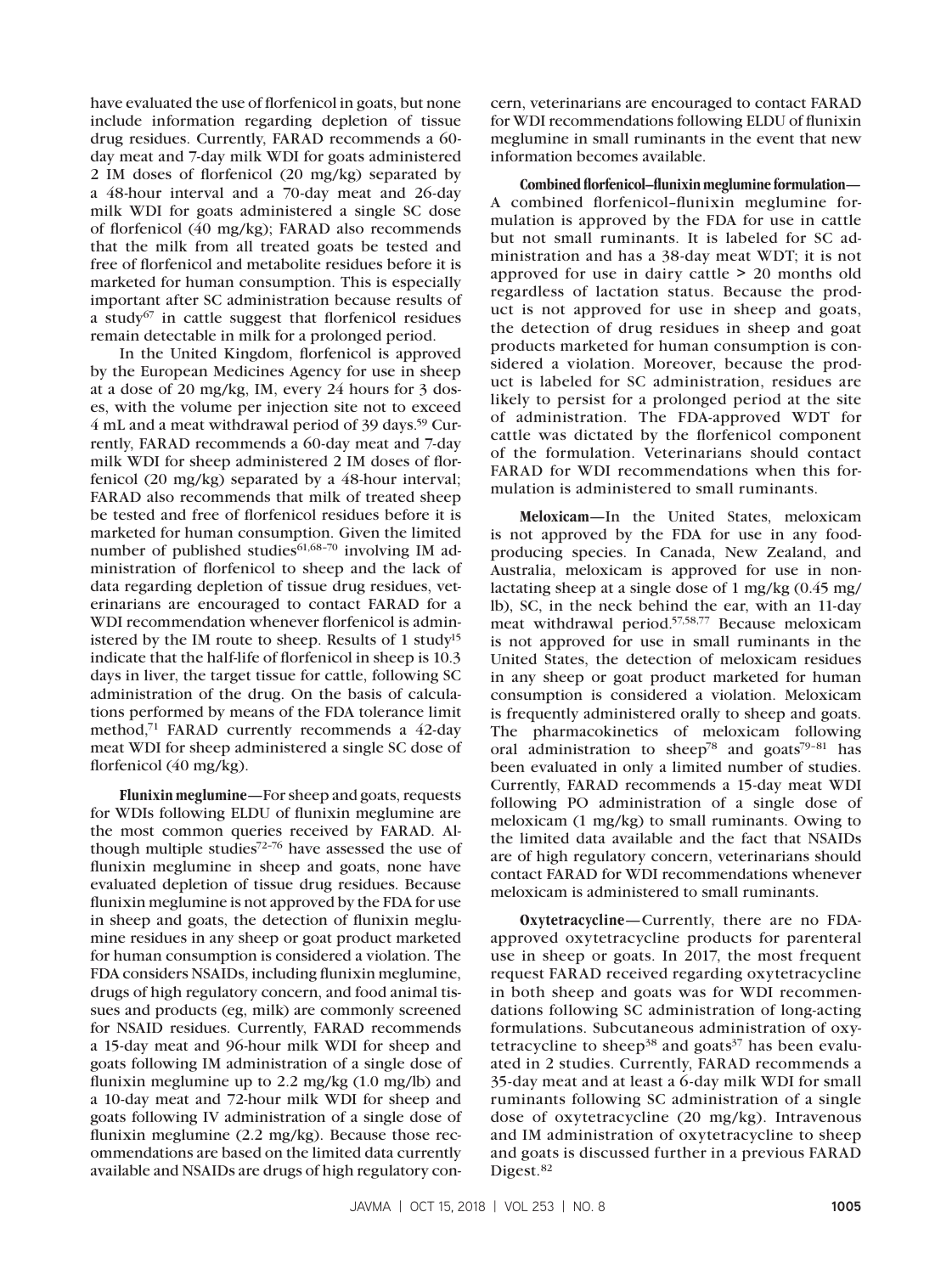**Penicillin G procaine**—In the United States, multiple penicillin G procaine products are approved for IM administration to various food-producing species. Some of those products are available over the counter, whereas others are available only by prescription. In California, Senate Bill 2783 prohibits the over-thecounter sale of medically important antimicrobials, and penicillin G procaine can be obtained only by a prescription from a veterinarian issued within the confines of a valid veterinarian-client-patient relationship. Penicillin G procaine products approved by the FDA for use in sheep have meat WDTs that vary from 8 to 9 days; milk WDTs have not been established for sheep. However, for most penicillin G procaine products, the label dose is generally considered ineffective, and the drug is often administered at doses 3 to 6 times the label dose, which is ELDU and necessitates the observation of extended WDIs. There are no penicillin G procaine products approved by the FDA for use in goats; thus, there is a zero tolerance for penicillin residues in goat products marketed for human consumption, and extended meat and milk WDIs are generally necessary. Owing to variation in dosing of penicillin G procaine in small ruminants in general, and the lack of pharmacokinetic data for goats in particular, veterinarians should contact FARAD for WDI recommendations following ELDU of penicillin G procaine in small ruminants. It is also advised that treated animals be screened for penicillin residues before milk or meat from those animals is marketed for human consumption.84–88 Milk and urine samples from treated animals can be screened for penicillin residues at most veterinary diagnostic laboratories, and in-house (or on-farm) commercial test kits for screening milk $\bar{b}$ and urine<sup>c</sup> for β-lactams are available. In fact, the kit<sup>b</sup> used to screen milk for β-lactams has been validated for use in individual goats.<sup>86</sup> When administering penicillin G procaine to small ruminants, it is important that the vial or bottle be agitated well to ensure the contents are evenly suspended so that the correct dose is loaded into the syringe, that the drug be administered by the IM route, and that the volume injected per injection site is limited to that recommended on the label to minimize the risk for violative residues.

**Tulathromycin—Results** of multiple studies $42-45$ indicate that the pharmacokinetics of tulathromycin following SC administration to goats is similar to the pharmacokinetics of tulathromycin for cattle. Currently, FARAD recommends a 34-day meat WDI for goats following SC administration of a single dose of tulathromycin (2.5 mg/kg [1.1 mg/lb]). Like all macrolides, tulathromycin persists for an extended period in the milk of treated animals.<sup>89,90</sup> For the lactating goats of 1 study,89 tulathromycin residues were still detectable in milk 45 days after administration of a single dose of the drug (2.5 mg/kg, SC). Therefore, administration of tulathromycin to lactating animals is not recommended. Additionally, because tulathromycin is not approved for use in goats, it is important to remember that the detection of tulathromycin residues in goat products marketed for human consumption is considered a violation.

In the United Kingdom, tulathromycin is approved for use in sheep at a dose of 2.5 mg/kg, IM, once.<sup>59</sup> On the basis of WDI requests submitted to FARAD, it appears that sheep and goats are frequently administered the cattle dosage (2.5 mg/kg, SC, once) of tulathromycin. To our knowledge, only 1 study<sup>91</sup> has been published in which SC administration of tulathromycin was evaluated in sheep, and depletion of tissue drug residues was not assessed in that study. Because of the lack of published data regarding administration of tulathromycin to sheep, veterinarians should contact FARAD for WDI recommendations following ELDU of tulathromycin in sheep.

**IMM drug formulations**—Mastitis causes both physical and chemical alterations in the mammary glands and milk composition, and those changes can affect the distribution and elimination of drugs administered by the IMM route. $92$  For IMM drug formulations, administration of the FDA-approved dose for cattle (ie, 1 tube/mammary gland) to sheep and goats results in a much higher dose on a milligram-perkilogram basis than that achieved for cattle. Because of the size discrepancy between small ruminants and cattle, FARAD hypothesizes that milk residues of IMM-administered drugs may be prolonged in small ruminants relative to cattle, but to our knowledge, data to validate or refute that hypothesis are not currently available. Results of 1 study<sup>93</sup> indicate that, following IMM infusion of cefuroxime, cephalexin, or cloxacillin, drug elimination from milk was quicker in high-producing goats than in low-producing goats. A similar phenomenon has been described for lactating cattle. $94,95$  In another study, 96 the duration of detectable milk drug residues varied greatly and was much longer than that for cattle when lactating dairy goats were administered a commercially available IMM antimicrobial in accordance with the label directions for dairy cattle. The investigators of that study<sup>96</sup> attributed differences in the duration of detectable milk drug residues between goats and cattle to factors such as differences in body size, milk volume, and extent of flushing within the mammary gland. Results of other studies<sup>97-99</sup> also indicate that stage of lactation and milk production contribute to drug elimination differences between small ruminants and cattle following IMM drug administration. However, results of another study<sup>100</sup> indicate that the milk discard time for goats was similar to that for cattle following IMM infusion of the cattle dose for each of 4 IMM antimicrobial formulations. Results of other studies<sup>101,102</sup> suggest that dairy sheep and goats receiving the cattle dose (1 tube/mammary gland) of a dry cow treatment immediately after the last milking before the dry period (ie, period before parturition during which female dairy animals [sheep, goats, and cows] are not milked) were at low risk for drug residues in milk following parturition, likely owing to the fact that the dry period of dairy sheep and goats is often longer than that for dairy cows. However, extrapolation of data from bovine studies in regard to IMM administration of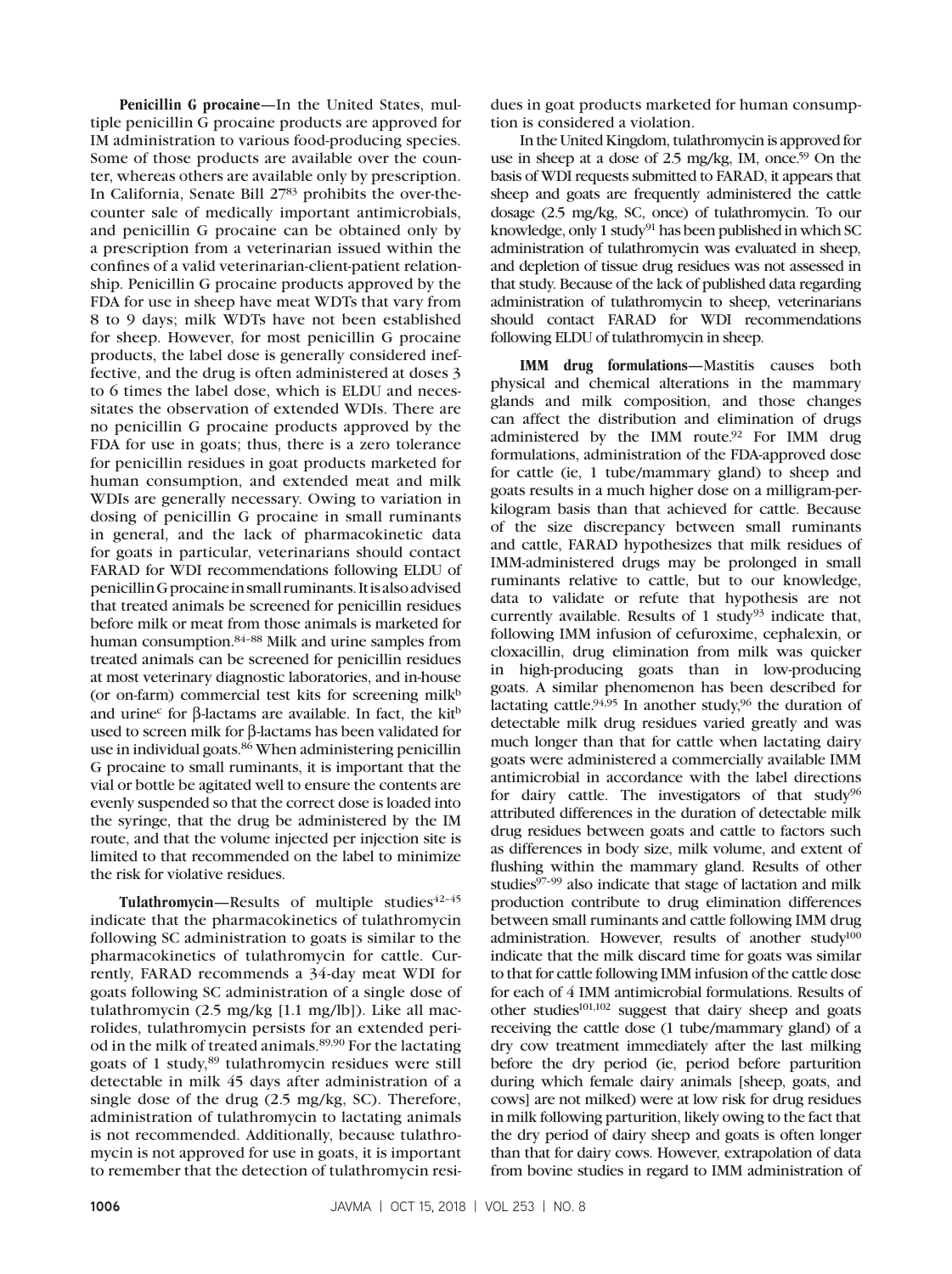drugs in small ruminants may not be appropriate owing to interspecies differences and differences in the mastitis status of individual animals.103,104

Although the gross composition of caprine milk is similar to that of bovine milk, there are some differences that may affect the absorption, distribution, and elimination of drugs following IMM infusion. The composition of the casein and whey protein fractions of caprine milk differs from that of bovine milk, and caprine milk has a higher proportion of free fatty acids and smaller fat globules than bovine milk.105 Additionally, milk is secreted by an apocrine process in goats and a merocrine process in cows; consequently, milk of healthy goats has a higher somatic cell count than the milk of healthy cows.106 All of those factors can affect the pharmacokinetics of drugs following IMM infusion. Veterinarians are encouraged to contact FARAD for recommended WDIs following ELDU of IMM drug formulations in small ruminants.

#### **Summary**

The purpose of this FARAD Digest was to provide US veterinarians guidance regarding ELDU in small ruminants. The lack of FDA-approved drugs for sheep and goats frequently necessitates ELDU in those species. When the FDA approves a drug for use in a particular species, it establishes a tolerance for that drug in the various tissues or products (eg, milk or eggs) of that species that might be consumed by people. When a drug not labeled for use in a small ruminant is administered in an extralabel manner, there is a zero tolerance for residues of the parent drug or its metabolites in the edible tissues or products of treated animals, and detection of the parent drug or metabolites in any product marketed for human consumption is considered a violation and subject to regulatory action. Given the lack of tolerance and pharmacokinetic and tissue depletion data for many drugs administered in an extralabel manner to small ruminants, extended meat and milk WDIs are generally required to ensure that drug residues are undetectable. Veterinarians need to be cognizant of the requirements for legal ELDU in food-animal species to safeguard the human food supply while continuing to promote the health and welfare of small ruminants.

# **Acknowledgments**

The FARAD Program is funded by a USDA National Institute of Food and Agriculture grant.

# **Footnotes**

- Baynes RE, Department of Population Health and Pathobiology, College of Veterinary Medicine, North Carolina State University, Raleigh, NC: Unpublished data, 2018.
- b. Charm II β-Lactam Milk Test, Charm Sciences Inc, Lawrence, Mass.
- c. MeatSafe β-Lactam Test, Silver Lake Research Corp, Monrovia, Calif.

# **References**

- 1. USDA. *2012 Census of Agriculture. United States Summary and State Data*. Available at: www.agcensus.usda.gov/ Publications/2012/Full\_Report/Volume\_1,\_Chapter\_1\_US/ usv1.pdf. Accessed Jun 14, 2018.
- 2. Webb AI, Baynes RE, Craigmill AL, et al. Drugs approved for small ruminants (Erratum published in *J Am Vet Med Assoc* 2009;235:1142). *J Am Vet Med Assoc* 2004;224:520–523.
- 3. FDA. Animal Drugs @ FDA. Available at: animaldrugsatfda. fda.gov/adafda/views/#/search. Accessed Jun 14, 2018.
- 4. FARAD VetGRAM. Available at www.farad.org/vetgram/ search.asp. Accessed Jun 19, 2018.
- 5. FDA. *Compliance policy guide Sec. 615.115 extralabel use of medicated feeds for minor species.* Available at: www. fda.gov/ucm/groups/fdagov-public/@fdagov-afda-ice/ documents/webcontent/ucm074659.pdf. Accessed Jun 13, 2018.
- 6. Extralabel drug use in animals. 21 CFR 530.
- 7. Baynes RE, Payne M, Martin-Jimenez T, et al. Extralabel use of ivermectin and moxidectin in food animals. *J Am Vet Med Assoc* 2000;217:668–671.
- 8. Craigmill AL, Rangel-Lugo M, Damian P, et al. Extralabel use of tranquilizers and general anesthetics. *J Am Vet Med Assoc* 1997;211:302–304.
- 9. Damian P, Craigmill AL, Riviere JE. Extralabel use of nonsteroidal anti-inflammatory drugs. *J Am Vet Med Assoc* 1997;211:860–861.
- 10. Gilman AG, Goodman L, Rall T. *The pharmacological basis of therapeutics*. 12th ed. New York: MacMillan Publishing Co, 1985;999.
- 11. Food and Agriculture Organization of the United Nations– World Health Organization Expert Committee on Food Additives. Fenbendazole. *Residues of some veterinary drugs in animals and foods*. Rome: Food and Agriculture Organization of the United Nations, 1991;57–70.
- 12. Waldhalm SJ, Criss EA, Neff-Davis CA, et al. Fenbendazole clearance from goat milk. *Small Rumin Res* 1989;2:79–84.
- Blanchflower WJ, Cannavan A, Kennedy DG. Determination of fenbendazole and oxfendazole in liver and muscle using liquid chromatography–mass spectrometry. *Analyst (Lond)* 1994;119:1325–1328.
- 14. Düwel D, Fenbendazole II. Biological properties and activity. *Pest Manag Sci* 1977;8:550–555.
- 15. Lane VM, Villarroel A, Wetzlich SE, et al. Tissue residues of florfenicol in sheep. *J Vet Pharmacol Ther* 2008;31:178–180.
- 16. Ruiz JB, Zapata MN, Lopez CC, et al. Florfenicol concentrations in milk of lactating cows postreated by intramuscular or intrammary routes. *Rev Mvz Cordoba* 2010;15:2041– 2050.
- 17. Escudero E, Carceles CM, Diaz MS, et al. Pharmacokinetics of moxidectin and doramectin in goats. *Res Vet Sci* 1999;67:177–181.
- 18. Marriner SE, McKinnon I, Bogan JA. The pharmacokinetics of ivermectin after oral and subcutaneous administration to sheep and horses. *J Vet Pharmacol Ther* 1987;10:175–179.
- Scott E, Kinabo L, McKellar Q. Pharmacokinetics of ivermectin after oral or percutaneous administration to adult milking goats. *J Vet Pharmacol Ther* 1990;13:432–435.
- 20. Martín-Jiménez T, Baynes RE, Craigmill A, et al. Extrapolated withdrawal-interval estimator (EWE) algorithm: a quantitative approach to establishing extralabel withdrawal times. *Regul Toxicol Pharmacol* 2002;36:131–137.
- 21. Riviere JE, Webb AI, Craigmill AL. Primer on estimating withdrawal times after extralabel drug use. *J Am Vet Med Assoc* 1998;213:966–968.
- 22. Alvinerie M, Sutra J, Galtier P. Ivermectin in goat plasma and milk after subcutaneous injection. *Vet Res* 1993;24:417–421.
- 23. NRSP-7 animal drug request number 17. NRSP-7 studies of ivermectin in goats (SQ administration). Public Master File (PMF 3883).
- 24. Musk GC, Netto JD, Maker GL, et al. Transplacental transfer of medetomidine and ketamine in pregnant ewes. *Lab Anim* 2012;46:46–50.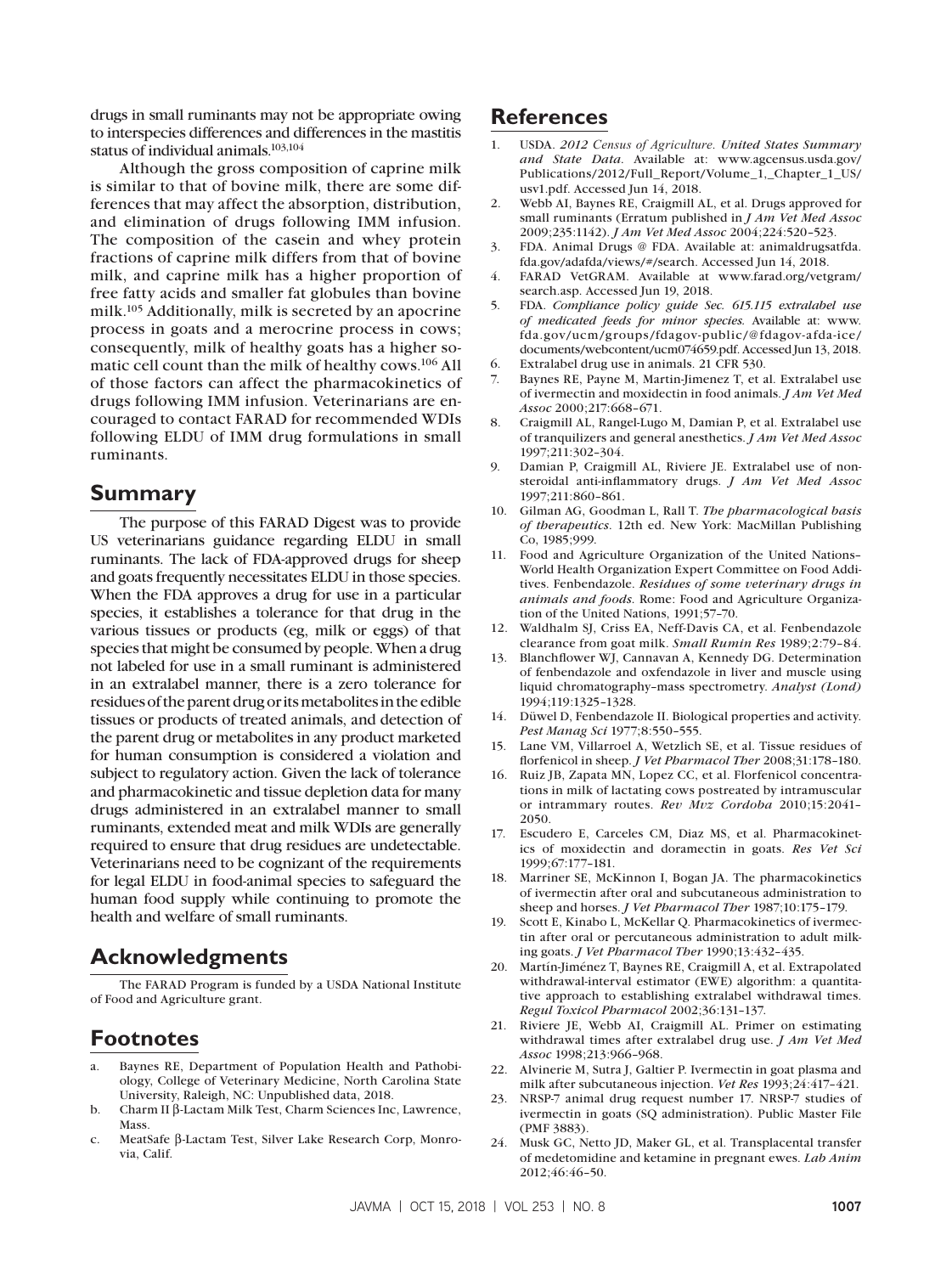- 25. Waterman A, Livingston A. Studies on the distribution and metabolism of ketamine in sheep. *J Vet Pharmacol Ther* 1978;1:141–147.
- 26. Ali A, Afzal S, Ashraf M, et al. Pharmacokinetic study of ketoprofen in healthy sheep under local conditions of Pakistan. *J Anim Plant Sci* 2012;22:588–592.
- 27. Arifah AK, Landoni MF, Lees P. Pharmacodynamics, chiral pharmacokinetics and PK-PD modelling of ketoprofen in the goat. *J Vet Pharmacol Ther* 2003;26:139–150.
- 28. Kadir A, Lees P. Pharmacodynamic and pharmacokinetic studies on ketoprofen in sheep. *J Vet Pharmacol Ther* 1997;20(suppl 1):166–167.
- 29. Landoni M, Comas W, Mucci N, et al. Enantiospecific pharmacokinetics and pharmacodynamics of ketoprofen in sheep. *J Vet Pharmacol Ther* 1999;22:349–359.
- 30. Musser J, Anderson K, Tyczkowska K. Pharmacokinetic parameters and milk concentrations of ketoprofen after administration as a single intravenous bolus dose to lactating goats. *J Vet Pharmacol Ther* 1998;21:358–363.
- 31. Bloedow DC, Ralston DH, Hargrove JC. Lidocaine pharmacokinetics in pregnant and nonpregnant sheep. *J Pharm Sci* 1980;69:32–37.
- 32. Kennedy RL, Bell JU, Miller RP, et al. Uptake and distribution of lidocaine in fetal lambs. *Anesthesiology* 1990;72:483–489.
- 33. Upton RN, Nancarrow C, McLean CF, et al. The in vivo blood, fat and muscle concentrations of lignocaine and bupivacaine in the hindquarters of sheep. *Xenobiotica* 1991;21:13–22.
- 34. Alvinerie M, Escudero E, Sutra JF, et al. The pharmacokinetics of moxidectin after oral and subcutaneous administration to sheep. *Vet Res* 1998;29:113–118.
- 35. Vandaële É, Veillet F. *Dictionnaire des medicaments veterinaires et des produits de sante animale diagnostic, dietetique, hygiene, petit materiel.* Cedex, France: Editions du Point Veterinaire, 1997;459–461.
- 36. Gayrard V, Alvinerie M, Toutain PL. Comparison of pharmacokinetic profiles of doramectin and ivermectin pour-on formulations in cattle. *Vet Parasitol* 1999;81:47–55.
- 37. Payne MA, Babish JG, Bulgin M, et al. Serum pharmacokinetics and tissue and milk residues of oxytetracycline in goats following a single intramuscular injection of a long-acting preparation and milk residues following a single subcutaneous injection. *J Vet Pharmacol Ther* 2002; 25:25–32.
- 38. Sun Y, Peng Y, Aksornkoae N, et al. Controlled release of oxytetracycline in sheep. *J Control Release* 2002;85:125–134.
- 39. The European Agency for the Evaluation of Medicinal Products. Thiopental sodium summary report. Available at: www. ema.europa.eu/docs/en\_GB/document\_library/Maximum\_ Residue\_Limits\_-\_Report/2009/11/WC500015548.pdf. Accessed Jul 9, 2018.
- 40. Ilkiw JE, Benthuysen JA, Ebling WF, et al. A comparative study of the pharmacokinetics of thiopental in the rabbit, sheep and dog. *J Vet Pharmacol Ther* 1991;14:134–140.
- 41. Rae J. The fate of pentobarbitone and thiopentone in the sheep. *Res Vet Sci* 1962;3:399–407.
- 42. Sharma R, Stowe C, Good A. Studies on the distribution and metabolism of thiopental in cattle, sheep, goats and swine. *J Pharmacol Exp Ther* 1970;172:128–137.
- 43. Clothier KA, Leavens T, Griffith RW, et al. Tulathromycin assay validation and tissue residues after single and multiple subcutaneous injections in domestic goats (*Capra aegagrus hircus*). *J Vet Pharmacol Ther* 2012;35:113–120.
- 44. Clothier KA, Leavens T, Griffith RE, et al. Pharmacokinetics of tulathromycin after single and multiple subcutaneous injections in domestic goats (*Capra aegagrus hircus*). *J Vet Pharmacol Ther* 2011;34:448–454.
- 45. Romanet J, Smith GW, Leavens TL, et al. Pharmacokinetics and tissue elimination of tulathromycin following subcutaneous administration in meat goats. *Am J Vet Res* 2012;73:1634–1640.
- 46. Young G, Smith GW, Leavens TL, et al. Pharmacokinetics of tulathromycin following subcutaneous administration in meat goats. *Res Vet Sci* 2011;90:477–479.
- 47. Garcia-Villar R, Toutain P, Alvinerie M, et al. The pharmacokinetics

of xylazine hydrochloride: an interspecific study. *J Vet Pharmacol Ther* 1981;4:87–92.

- 48. Muge DK, Chambers JP, Livingston A. Radioreceptor assay for determination of xylazine and medetomidine in sheep plasma. *J Vet Pharmacol Ther* 1995;18:24–29.
- 49. Putter J, Sagner G. Chemical studies to detect residues of xylazine hydrochloride. *Vet Med Rev* 1973;2:145–159.
- 50. Food and Agriculture Organization of the United Nations– World Health Organization Expert Committee on Food Additives. Xylazine. *Residues of some veterinary drugs in animals and foods*. Rome: Food and Agriculture Organization of the United Nations, 1997;119–125.
- 51. Jernigan AD, Wilson RC, Booth NH, et al. Comparative pharmacokinetics of yohimbine in steers, horses and dogs. *Can J Vet Res* 1988;52:172–176.
- 52. FDA. 21 CFR part 530. New animal drugs; cephalosporin drugs; extralabel animal drug use; order of prohibition. *Fed Regist* 2012;77:735–745.
- 53. Doré E, Angelos JA, Rowe JD, et al. Pharmacokinetics of ceftiofur crystalline free acid after single subcutaneous administration in lactating and nonlactating domestic goats (*Capra aegagrus hircus*). *J Vet Pharmacol Ther* 2011;34:25–30.
- 54. Rivera-Garcia S, Angelos JA, Rowe JD, et al. Pharmacokinetics of ceftiofur crystalline-free acid following subcutaneous administration of a single dose to sheep. *Am J Vet Res* 2014;75:290–295.
- 55. Waraich GS, Sidhu PK, Daundkar PS, et al. Pharmacokinetic and pharmacodynamic characterization of ceftiofur crystalline-free acid following subcutaneous administration in domestic goats. *J Vet Pharmacol Ther* 2017;40:429–438.
- 56. Garrett EF, Dirikolu L, Grover GS. Milk and serum concentration of ceftiofur following intramammary infusion in goats. *J Vet Pharmacol Ther* 2015;38:569–574.
- 57. Australian Pesticides and Veterinary Medicines Authority. Public chemical registration information system search. Available at: portal.apvma.gov.au/pubcris. Accessed Jun 12, 2018.
- 58. New Zealand Ministry for Primary Industries. ACVM register—veterinary medicines, agricultural chemicals and vertebrate toxic agents. Available at: eatsafe.nzfsa.govt.nz/web/ public/acvm-register. Accessed Jun 12, 2018.
- 59. United Kingdom Veterinary Medicines Directorate. Product information database. Available at: www.vmd.defra.gov.uk/ ProductInformationDatabase/. Accessed Jun 14, 2018.
- 60. Ireland Health Products Regulatory Authority. Available at: www.hpra.ie/. Accessed Jun 12, 2018.
- 61. Ali BH, Al-Qarawi AA, Hashaad M. Comparative plasma pharmacokinetics and tolerance of florfenicol following intramuscular and intravenous administration to camels, sheep and goats. *Vet Res Commun* 2003;27:475–483.
- 62. Atef M, El-Gendi AY, Amer AM, et al. Effect of three anthelmentics on disposition kinetics of florfenicol in goats. *Food Chem Toxicol* 2010;48:3340–3344.
- 63. Atef M, El-Gendi AY, Aziza MM, et al. Pharmacokinetic properties of florfenicol in Egyptian goats. *Dtsch Med Wochenschr* 2000;107:147–150.
- 64. Atef M, El Gendi AY, Amer AM, et al. Disposition kinetics of florfenicol in goats by using two analytical methods. *J Vet Med A Physiol Pathol Clin Med* 2001;48:129–136.
- 65. Lashev LD, Haritova A. Comparative allometric analysis of pharmacokinetics of florfenicol and thiamphenicol. *Bulg J Vet Med* 2006;9:115–122.
- 66. Lavy E, Ziv G, Soback S, et al. Clinical pharmacology of florfenicol in lactating goats. *Acta Vet Scand* 1991;87:133–136.
- 67. Kawalek JC, Howard KD, Jones Y, et al. Depletion of florfenicol in lactating dairy cows after intramammary and subcutanteous administration. *J Vet Pharmacol Ther* 2016; 39:602–611.
- 68. El-Sheikh WM, Shaheen HM, El-Ghoneimy A. Comparative pharmacokinetics of florfenicol after intravenous, intramuscular and subcutaneous injection in sheep. *Assiut Vet Med J* 2009;55:100–109.
- 69. Shen J, Li X, Jiang H, et al. Bioavailability and pharmacokinetics of florfenicol in healthy sheep. *J Vet Pharmacol Ther* 2004;27:163–168.